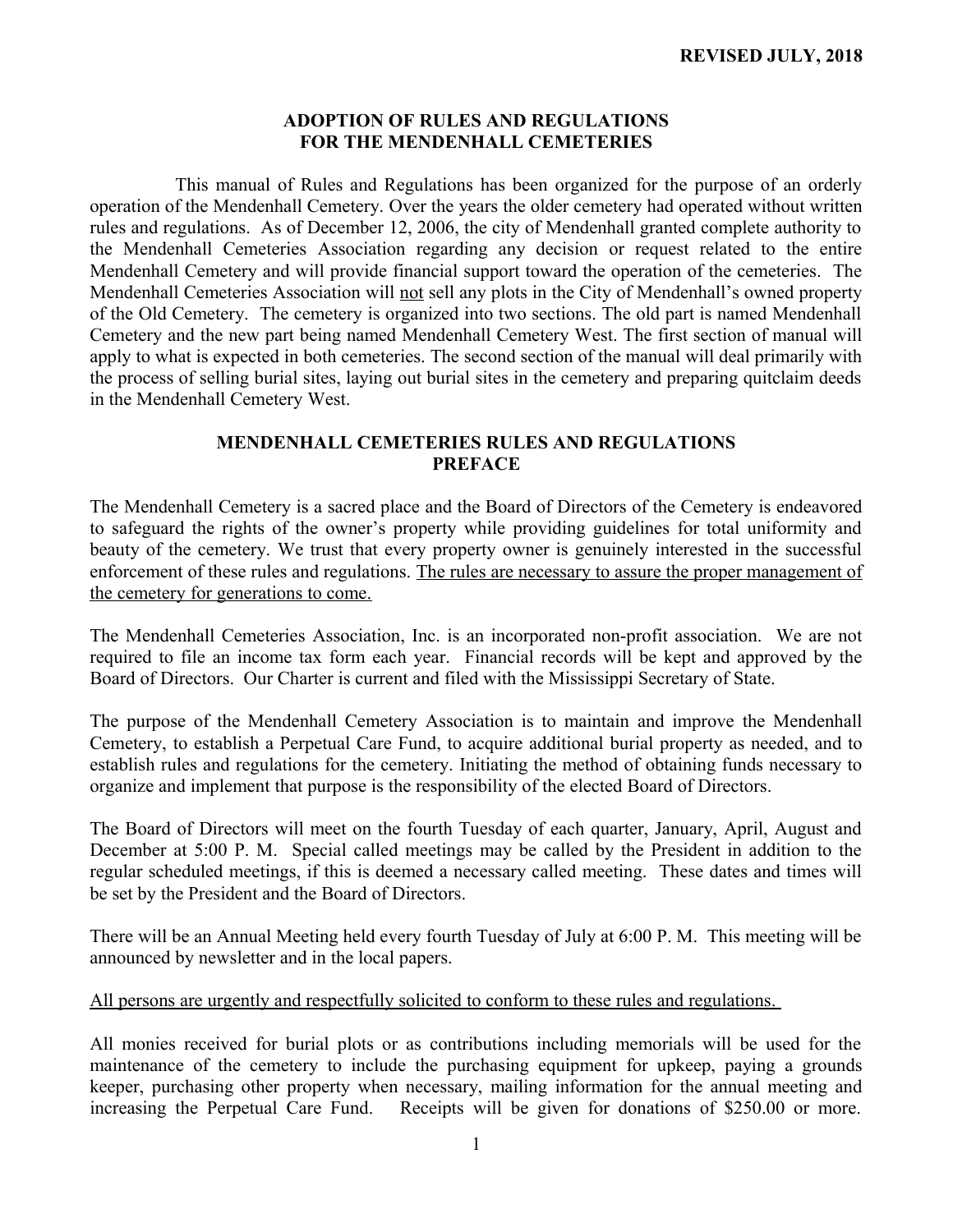The Mendenhall Cemeteries Association will sell plots in the Mendenhall Cemetery West. For each single interment in any of the Mendenhall Cemeteries, there will be a burial fee assessed. This will be collected as a maintenance fee and will be payable to the Mendenhall Cemeteries Association, Inc. and deposited into the cemetery maintenance fund. Please reference the current fee schedule for details.

## **SECTION ONE**

# **APPEARANCE OF THE CEMETERY**

The lasting beauty of the cemetery is dependent upon controlled planting and maintenance of trees, shrubs, and lawns. It is not the intent of this policy to limit the rights of the burial grounds owners, but rather to insure consistent standards of appearance in all areas of the cemetery.

Trees, Shrubs, Plants and Planting

1. Any tree, shrubs, or other plants may be removed or replaced at the discretion of the Cemetery Board, in order to prevent disease of plants, over crowding conditions or damage to burial sites. The Board is under no obligation to replace any tree, shrub, or any other plant which has been removed for any reason. Families are not allowed to plant live plants or trees in any of the Mendenhall Cemeteries.

2. Care of the cemetery lawns is the responsibility of the Cemetery Board. All of the cemetery lawns should be mowed at the same time by the cemetery caretaker. Selective mowing of e.g., on one burial plot, detracts from the appearance of uniformity.

Grave Decorations

Placement of floral tributes on the graves of those interred in the Mendenhall Cemetery or Mendenhall Cemetery West is encouraged, provided certain regulations are followed to insure the pleasing appearance of the cemetery. These are:

1. Floral tributes consisting of real or artificial flowers are the recommended type of grave decorations.

2. All grave decorations are to be removed from an individual grave when such becomes unsightly. It will be the responsibility of the family or friends of the deceased to remove old and faded flowers and to ensure the compliance of this regulation. If not done in a timely manner, it will become the right of the Cemetery Board to have the unsightly grave decorations removed by the cemetery caretaker.

3. In the future, no pottery, crockery, tin, glass, or ceramic decorations or containers will be allowed in the Mendenhall Cemetery or Mendenhall Cemetery West. No metal or plastic pipes, wires, rocks, bricks, gravel or concrete may be used to secure any grave decoration to the ground. Such material can also cause serious injury and will be removed.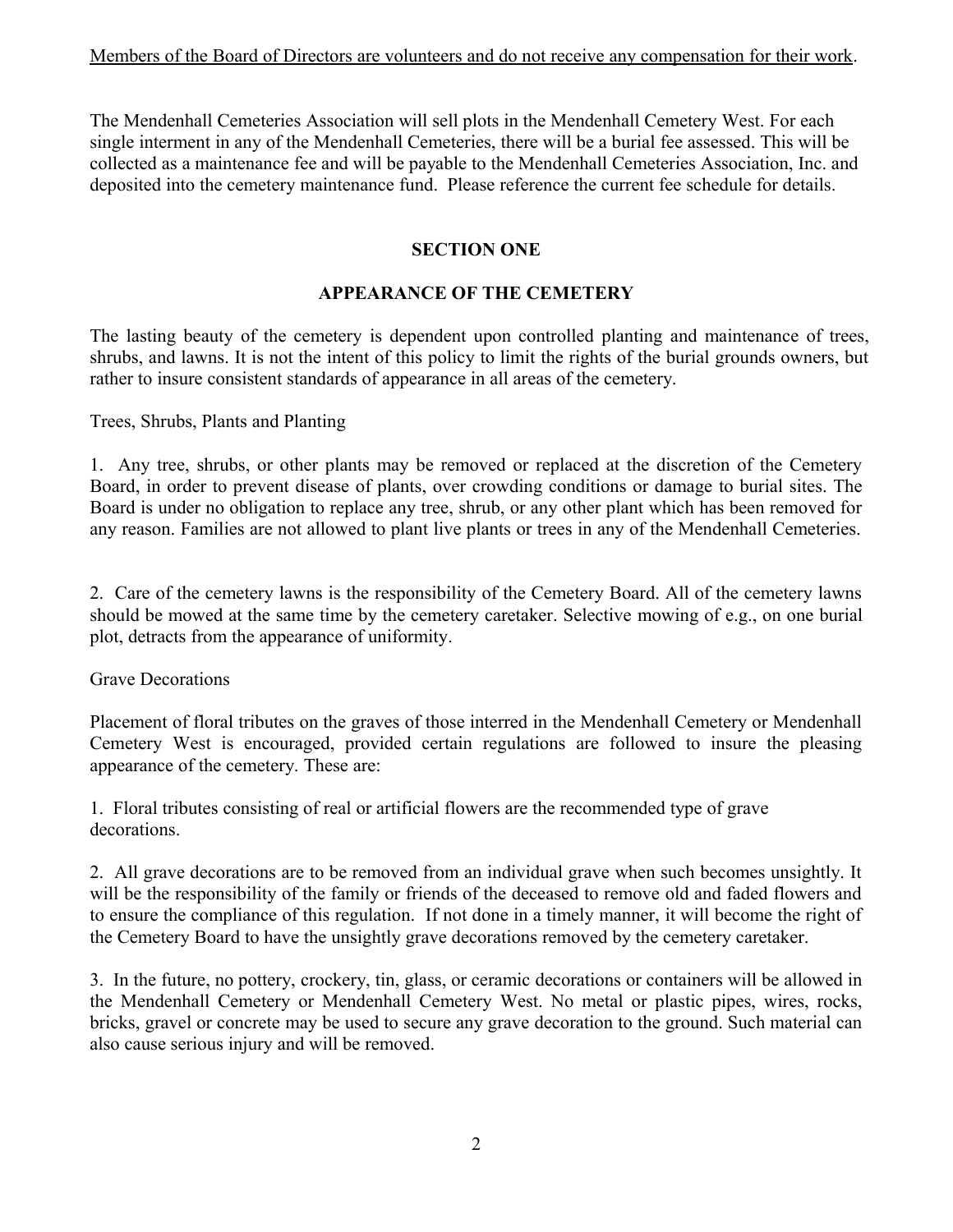## 4. Items not permitted in the Mendenhall Cemetery West include:

- A. Slabs of any type or material.
- B. Corner markers of any type
- C. Stone Chips or "Homemade" memorials of any type
- D. No benches, chairs, or table should be placed by the gravesites

# **CEMETERY OPERATIONS POLICY**

Hours of Operation

The Mendenhall Cemetery is open to the public from sunrise to sunset daily. Any person found on the cemetery grounds after dark will be considered a trespasser and may be subject to arrest.

Conduct of Visitors

The cemetery is a sacred place, and all visitors are expected to conduct themselves accordingly. The following are expressly prohibited.

- 1. Alcoholic beverages and persons under their influence
- 2. Illegal drugs of any kind
- 3. Littering
- 4. Unleashed animals
- 5. Carrying or discharging a firearm (Except an on-duty law enforcement officer)
- 6. Any conduct not appropriate to a public cemetery.

Route of travel of funeral procession in cemetery

The route of travel for funeral processions in the cemetery is determined by the road signs displayed at entries to the grounds. The Board of Directors has the authority to make changes in such routing when necessary.

# **BURIAL SITE CORNER MARKERS**

**It is mandatory that all burial sites located in sections D, E, & F have initialed granite corner markers indicating the boundaries of their property. The responsibility for erecting the corner markers rests with the family members owning that property. Corner markers will not be used in the new Mendenhall Cemetery West.** 

Other than the head stone monuments noted in this manual, only the flat military monument granted to military veterans will be permitted on the burial site and it must be laid flat on the ground in order to avoid problems with the mowing equipment.

# **OWNERSHIP OF PROPERTY RIGHTS**

Ownership of property rights to burial sites in the Mendenhall Cemetery has been a problem for many years to those people responsible for maintaining the cemetery in a proper manner. When the burial sites were purchased from a land owner over the years, a quitclaim deed was given to the purchaser to designate the purchaser as the rightful owner of the burial sites. The deed should have been recorded in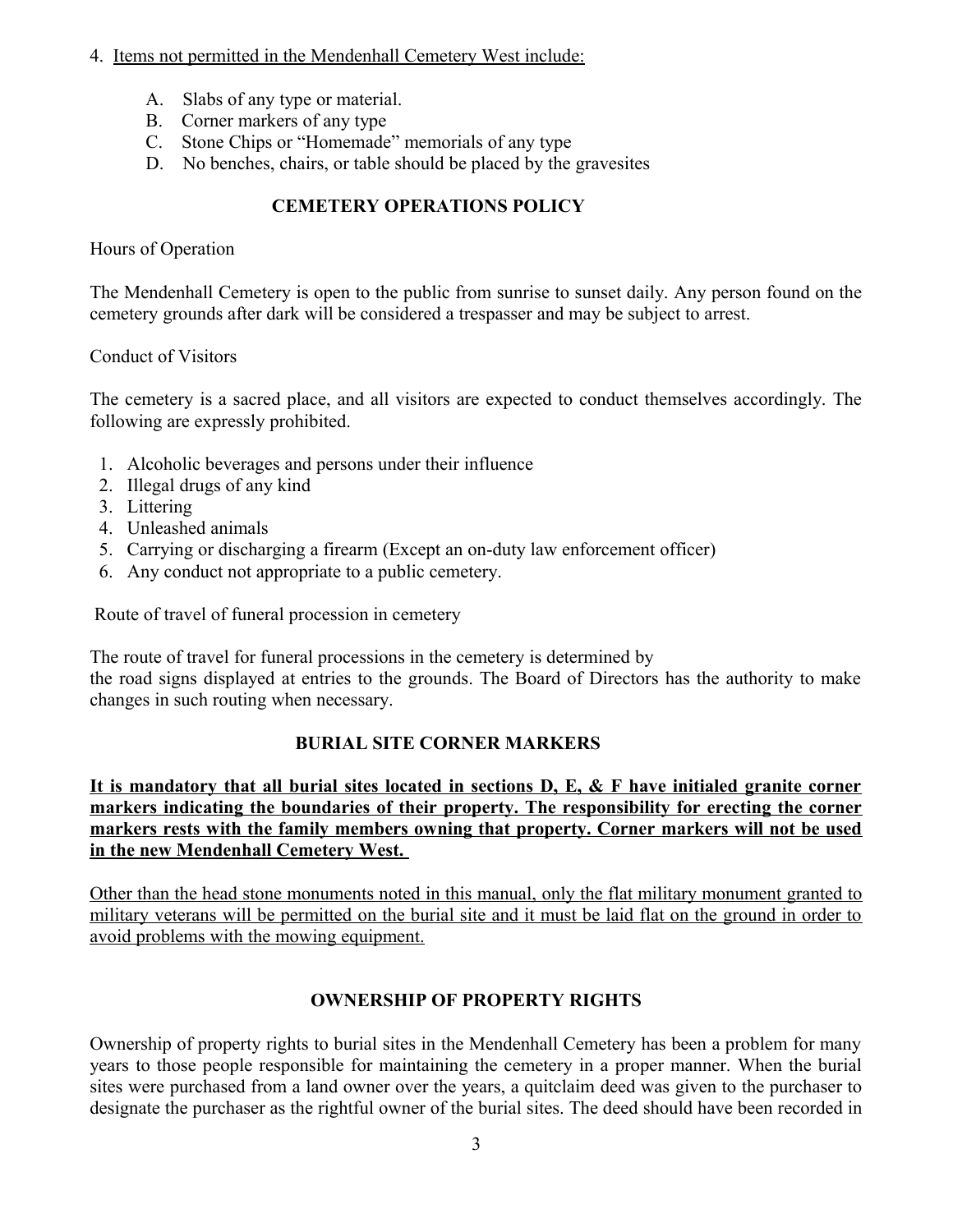the Simpson County Chancery Clerk's office certifying the purchaser as the rightful owner of that property. Not all deeds were recorded and no corner markers were erected at that such time, and, as a result, the deed may have been lost or passed on to other family members or forgotten. This meant that there was no record to prove who owned the burial site. When a family member died, the family quite often would request a Board member to find the correct burial site. In the future, it will be mandatory for purchasers of burial sites in the Mendenhall Cemetery (sections D, E, & F,) and new Mendenhall Cemetery West to have the deed recorded at the Chancery Clerk's office in the Simpson County Courthouse immediately after purchase.

### **DEEDS OF OWNERSHIP**

It is suggested that those who have burial sites in Sections D, E, & F of the Mendenhall Cemetery and expect to be buried there in the future check to see if they have a signed deed that would certify the fact that they do own that property. Having an approved deed to the property in hand will normally solve most of these problems even though it may not be recorded at the Chancery Clerk's office. It is acceptable for verification. It certifies that the owner, family member, or a friend owns the property, and that is all that is needed. In many instances where the deed to the property is handed down to other members, the family member should be able to explain this if requested by a cemetery worker. This is done in order to prevent an unauthorized person being buried in that site.

 Many times, a burial site owner may give a grave site to a friend, but no deed was ever given to this person. Therefore, nothing was ever recorded at the Chancery Clerk's office. If this friend dies, his survivors will want him buried in the grave site promised him, but there might not be any evidence supporting that this grave site was given to him. To be buried in a burial site owned by someone else must be approved by the site owner, family member, or heir. It is imperative that the person giving the burial site to a friend give that person a quitclaim deed as proof that the person owns the grave site. In addition, a copy must be given to the Cemetery Board secretary. When a person dies, the burial site owner, family member, heir, or designee must mark for the grave-digger the exact spot where the deceased will be buried in the cemetery. (sections  $D, E, \& F$ , only). This is not the responsibility of the cemetery committee. If a person is buried in a grave site owned by someone else, the person that made that decision will be required to pay the cost of having the grave moved.

## **CREMATION**

It is not the responsibility of the Mendenhall Cemeteries Association, Inc. to assist, advise or be held liable in any transfers or sales of interest of ownership among individuals within the old section off cemetery. (Sections A, B, & C.) Deeds were not given when those plots were claimed.

In summary, it is very important that persons having burial sites in the cemetery know exactly where they are located and have a deed to prove it.

Cremated bodies may be buried in any of the cemeteries. No more than two cremated bodies will be allowed per plot.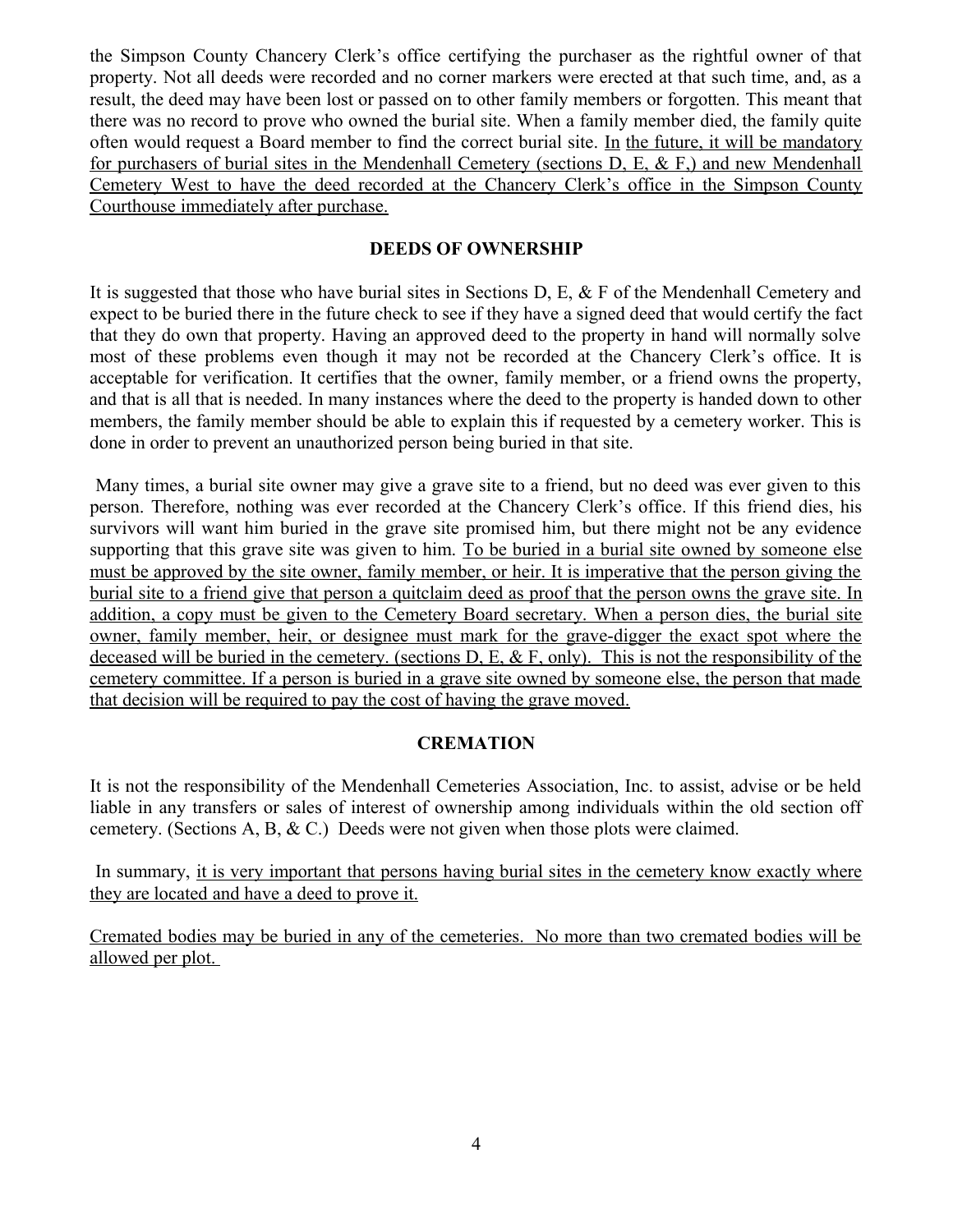#### **SECTION TWO**

#### **THE NEW MENDENHALL CEMETERY WEST**

For several years, the Mendenhall Cemetery has struggled to meet the demands of the public for additional burial sites in the cemetery. The burial property was purchased just west of the present cemetery and is now selling burial sites. The operation of the new Mendenhall Cemetery West will be different from the older sections. In the past, the burial sites were sold by the person that owned the land and was not controlled by the Cemetery Board of Directors. The new cemetery is owned by the Cemetery Association, and, therefore, it must be responsible for procedures to follow in developing this property.

The new cemetery will be named Mendenhall Cemetery West. The older cemetery, parts of which have been in use for 142 years, will continue to be named Mendenhall Cemetery. It will consist of the entire area including Sections A, B,C,D,E & F.

#### **OVER VIEW OF THE MENDENHALL CEMETERY WEST**

Mendenhall Cemetery West will be laid out in rows designed by computerized instruments, and the burial sites on these rows will be lined up as straight as possible. The committee designee will be responsible for assuring that the grave site to be opened is the correct one, that all required measurements performed carefully, and that everything is in order before allowing the grave digger to open the grave. In essence, his job will be to prepare the burial site for funeral arrangement. No one can make this decision except the designee. Due to the space that has been reserved for each grave site in the cemetery, the sites can be opened by the earth moving equipment without having to cross over any graves, grave sites, or other objects. The Association will keep a record of plot ownership for the Mendenhall Cemetery West.

## **PROCEDURES TO FOLLOW WHEN SELLING BURIAL SITES IN THE MENDENHALL CEMETERY WEST**

The procedures for selling burial sites in the new Mendenhall Cemetery West will be determined by the Board of Directors. Mendenhall Cemetery West is owned by the Cemetery Association, and, therefore, the association must be responsible for developing procedures to follow in selling the burial sites. Preparation of a burial site quitclaim deed will be crucial, and follow-up on closing the purchase will be most important.

The cemetery committee members that perform these responsibilities must have a thorough knowledge of the new cemetery, including the cost of the burial sites, how to prepare deed forms and how to use the results.

When a person purchases a burial site or sites in the new cemetery, it will be the responsibility of the committee member to fill out the quitclaim deed and make sure that everything is correct. Payment for the burial site must be paid at the time the deed is completed and a receipt given to the buyer. The buyer is responsible for recording the deed. A copy of the deed will be kept with the permanent records of the Mendenhall Cemeteries Association, Inc.